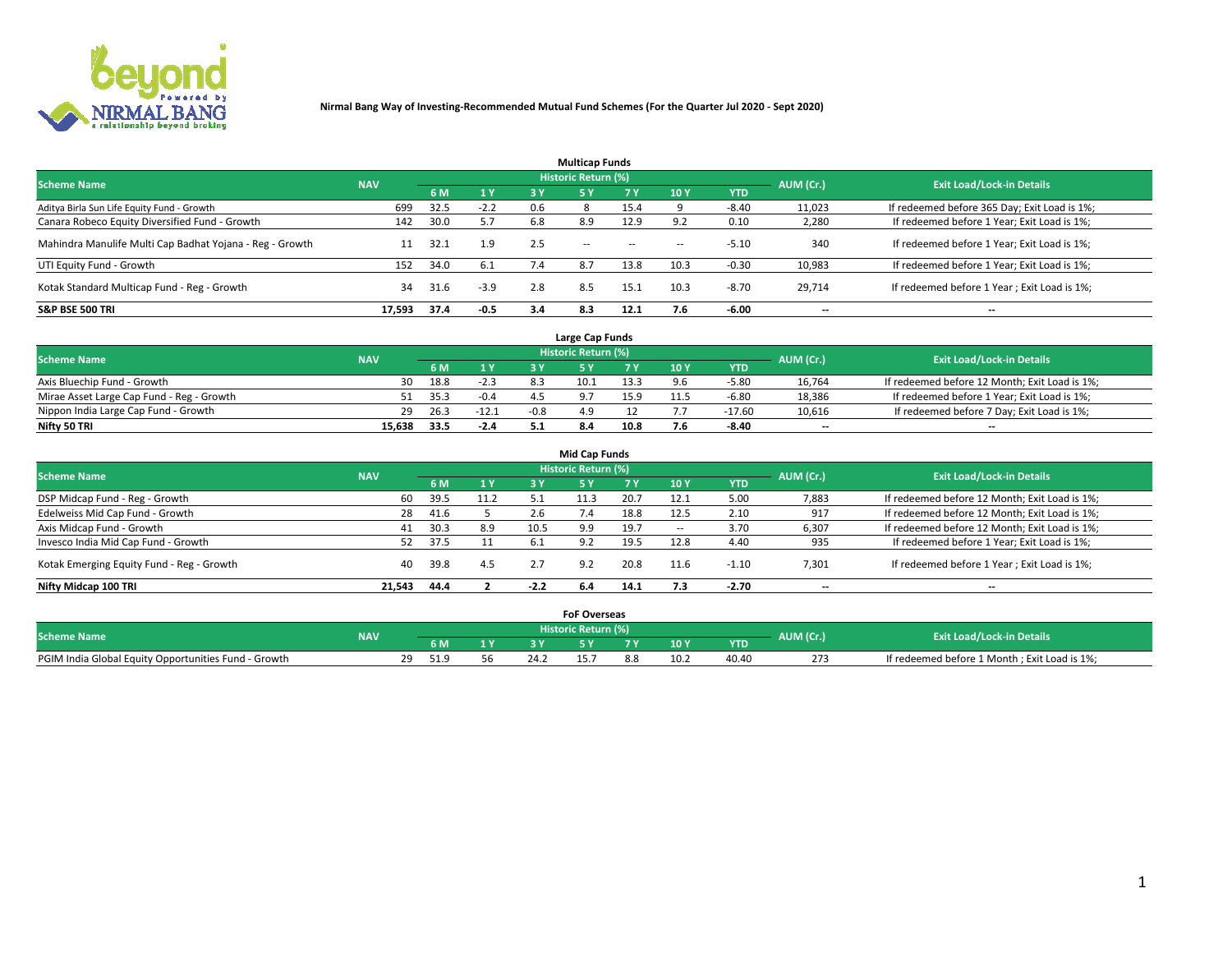

|                                                  |            |      |        |     | Large & Midcap      |      |             |          |                          |                                              |
|--------------------------------------------------|------------|------|--------|-----|---------------------|------|-------------|----------|--------------------------|----------------------------------------------|
| <b>Scheme Name</b>                               | <b>NAV</b> |      |        |     | Historic Return (%) |      |             |          | AUM (Cr.)                | <b>Exit Load/Lock-in Details</b>             |
|                                                  |            | 6 M  | 1Y     | 3 Y |                     | 7 Y  | 10Y         | YTD      |                          |                                              |
| Mirae Asset Emerging Bluechip Fund - Growth      | 57         | 40.2 |        | b.b |                     | 24.1 |             | $-1.70$  | 11,316                   | If redeemed before 1 Year; Exit Load is 1%;  |
| Canara Robeco Emerging Equities - Growth         | 98         | 34.6 | 7.6    | 3.9 | 10.3                | 22.9 |             | 0.80     | 5,878                    | If redeemed before 1 Year; Exit Load is 1%;  |
| Principal Emerging Bluechip Fund - Growth        | 106        | 34.1 | 3.5    | 1.8 | 9.8                 | 19.7 | 11.9        | $-2.00$  | 2,091                    | If redeemed before 365 Day; Exit Load is 1%; |
| Invesco India Growth Opportunities Fund - Growth | 34         | 30.0 | $-0.3$ |     | 8.5                 | 14.1 | <u>ດ - </u> | $-5.60$  | 2,831                    | If redeemed before 1 Year; Exit Load is 1%;  |
| Sundaram Large and Mid Cap Fund - Reg - Growth   | 33         | 31.5 | $-5.4$ |     | 8.2                 | 14.6 | 8.2         | $-10.30$ | 1,249                    | If redeemed before 365 Day; Exit Load is 1%; |
| NIFTY Large Midcap 250 TRI                       | 7.140      | 39.7 | 1.9    |     | 8.9                 | 14.5 | 8.8         | $-3.80$  | $\overline{\phantom{a}}$ | $- -$                                        |

|                                                     |            |      |        | <b>Focused Funds</b>       |      |        |            |                          |                                               |
|-----------------------------------------------------|------------|------|--------|----------------------------|------|--------|------------|--------------------------|-----------------------------------------------|
| <b>Scheme Name</b>                                  | <b>NAV</b> |      |        | <b>Historic Return (%)</b> |      |        |            | AUM (Cr.)                | <b>Exit Load/Lock-in Details</b>              |
|                                                     |            | 6 M  | 1 Y    |                            |      | 10 Y   | <b>YTD</b> |                          |                                               |
| Axis Focused 25 Fund - Growth                       | 29         | 23.3 | $-2.3$ | 10.4                       |      | $\sim$ | -7.30      | 11.372                   | If redeemed before 12 Month; Exit Load is 1%; |
| ICICI Prudential Focused Equity Fund - Ret - Growth | 30         | 38.9 | 5.2    | 6.8                        | 10.5 |        | 3.30       | 800                      | If redeemed before 1 Year; Exit Load is 1%;   |
| SBI Focused Equity Fund - Growth                    | 140        | 21.2 | $-2.4$ |                            |      |        | $-8.6c$    | 10,248                   | If redeemed before 1 Year; Exit Load is 1%;   |
| <b>S&amp;P BSE 500 TRI</b>                          | 17.593     | 37.4 | $-0.5$ |                            |      |        | $-6.00$    | $\overline{\phantom{a}}$ | $- -$                                         |

| <b>Small Cap Funds</b>       |            |      |      |                     |      |      |                 |            |                                  |                                             |  |  |  |
|------------------------------|------------|------|------|---------------------|------|------|-----------------|------------|----------------------------------|---------------------------------------------|--|--|--|
| <b>Scheme Name</b>           | <b>NAV</b> |      |      | Historic Return (%) |      |      |                 | AUM (Cr.)  | <b>Exit Load/Lock-in Details</b> |                                             |  |  |  |
|                              |            | 6 M  | 1 Y  |                     |      |      | 10 <sub>Y</sub> | <b>YTD</b> |                                  |                                             |  |  |  |
| HDFC Small Cap Fund - Growth |            | 50.2 | -5.3 | $-0.4$              |      | 3.8ء |                 | $-2.90$    | 8,645                            | If redeemed before 1 Year; Exit Load is 1%; |  |  |  |
| SBI Small Cap Fund - Growth  |            | 46.9 | 10.3 |                     | 13.2 | 24.6 | 16.6            | 7.10       | 5,039                            | If redeemed before 1 Year; Exit Load is 1%; |  |  |  |
| Nifty Smallcap 100 TRI       | 7.009      | 64.° | 0.0  | $-8.2$              | 2.8  | 11.9 |                 | $-2.20$    | $- -$                            | $- -$                                       |  |  |  |

| ELSS Schemes (Tax Saving u/s 80-C)           |            |      |        |                            |            |        |                          |            |                          |                                  |  |  |  |
|----------------------------------------------|------------|------|--------|----------------------------|------------|--------|--------------------------|------------|--------------------------|----------------------------------|--|--|--|
| <b>Scheme Name</b>                           | <b>NAV</b> |      |        | <b>Historic Return (%)</b> |            |        |                          |            | AUM (Cr.)                | <b>Exit Load/Lock-in Details</b> |  |  |  |
|                                              |            | 6 M  | 1 Y    | 3 ۷                        | <b>5Y</b>  | 7 Y    | 10Y                      | <b>YTD</b> |                          |                                  |  |  |  |
| Aditya Birla Sun Life Tax Relief 96 - Growth | 31         | 31.4 | 2.6    |                            | <b>8.1</b> | 15.7   | <u>u /</u>               | $-3.20$    | 11,001                   | Nil                              |  |  |  |
| Axis Long Term Equity Fund - Growth          | 45         | 21.2 | $-3.4$ | 5.2                        | -8.1       | 17.2   | 13.4                     | $-8.20$    | 21,905                   | Nil                              |  |  |  |
| Canara Robeco Equity Tax Saver Fund - Growth | 71         | 34.9 | 9.1    | 8.7                        | 9.6        | 14     | 9.8                      | 3.60       | 1,122                    | Nil                              |  |  |  |
| Invesco India Tax Plan - Growth              | 52         | 31.2 | 3.1    |                            | 8.3        | 15.8   | 10.7                     | $-2.60$    | 1,113                    | Nil                              |  |  |  |
| Mirae Asset Tax Saver Fund - Reg - Growth    | 19         | 42.0 | 4.7    |                            | $\sim$ $-$ | $\sim$ | $\overline{\phantom{a}}$ | $-2.30$    | 4,181                    | Nil                              |  |  |  |
| S&P BSE 200 TRI                              | 5,676      | 35.9 | $-0.9$ |                            | 8.5        |        |                          | $-6.60$    | $\overline{\phantom{a}}$ | $- -$                            |  |  |  |

# 2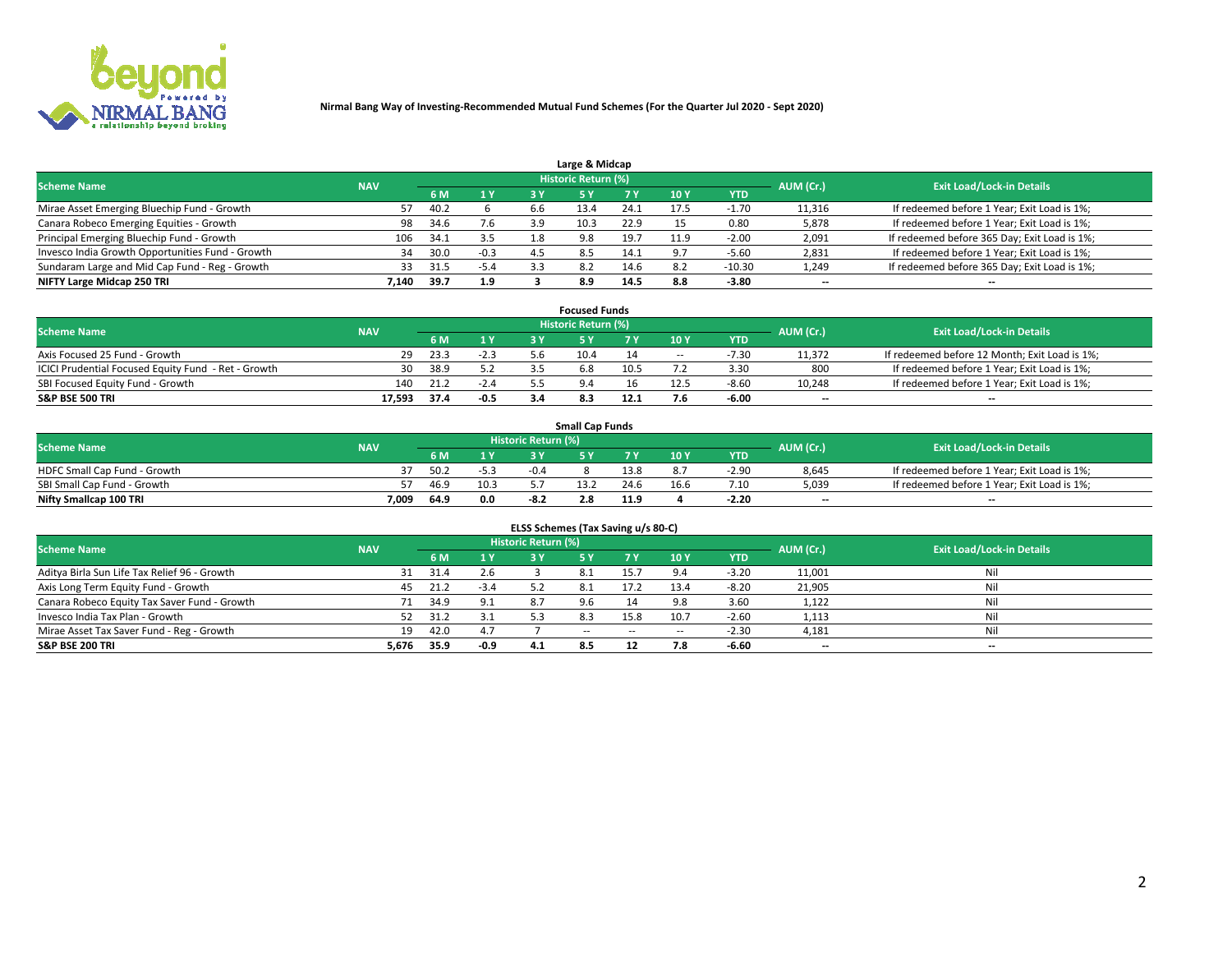

|                                                        |            |            |        |                            | <b>Solution Oriented</b> |      |                          |              |                          |                                                                     |
|--------------------------------------------------------|------------|------------|--------|----------------------------|--------------------------|------|--------------------------|--------------|--------------------------|---------------------------------------------------------------------|
| <b>Scheme Name</b>                                     | <b>NAV</b> |            |        | <b>Historic Return (%)</b> |                          |      |                          |              | AUM (Cr.)                | <b>Exit Load/Lock-in Details</b>                                    |
|                                                        |            | <b>6 M</b> | 1 Y    | 3 Y                        |                          |      | 10Y                      | <b>YTD</b>   |                          |                                                                     |
|                                                        |            |            |        |                            |                          |      |                          |              |                          | If redeemed before 1 Year; Exit Load is 3%; If redeemed bet. 1 Year |
| <b>HDFC Childrens Gift Fund</b>                        | 124        | 30.1       |        | 4.8                        | 8.7                      | 13.7 | 11.6                     | $-0.40$      | 3.363                    | to 2 Year; Exit Load is 2%; If redeemed bet. 2 Year to 3 Year; Exit |
|                                                        |            |            |        |                            |                          |      |                          |              |                          | Load is 1%;                                                         |
| Tata Retirement Savings Fund - Moderate Plan - Reg     | 32         | 30.3       | 5.3    | 4.2                        | 9.5                      | 15.7 | --                       | 0.40         | 1,155                    | If redeemed before 61 Month; Exit Load is 1%;                       |
| Tata Retirement Savings Fund - Progressive Plan - Reg  | 31         | 34.6       | 3.7    | 4.1                        | 10.5                     | 15.3 | $\overline{\phantom{a}}$ | $\cdot 1.50$ | 793                      | If redeemed before 61 Month; Exit Load is 1%;                       |
| Tata Retirement Savings Fund - Reg - Conservative Plan | 22         | 14.9       | 7.8    | 5.4                        |                          | 9.8  | --                       | 5.10         | 144                      | If redeemed before 61 Month; Exit Load is 1%;                       |
| S&P BSE 200 TRI                                        | 5,676      | 35.9       | $-0.9$ | 4.1                        | 8.5                      | 12   | 7.8                      | $-6.60$      | $\overline{\phantom{a}}$ | $- -$                                                               |

|                                                    |            |      |              |                            | <b>Index Fund</b> |      |      |            |                          |                                               |
|----------------------------------------------------|------------|------|--------------|----------------------------|-------------------|------|------|------------|--------------------------|-----------------------------------------------|
| <b>Scheme Name</b>                                 | <b>NAV</b> |      |              | <b>Historic Return (%)</b> |                   |      |      |            | AUM (Cr.)                | <b>Exit Load/Lock-in Details</b>              |
|                                                    |            |      | $\sqrt{1}$ Y | 2 V                        |                   | 7 V  | 10 Y | <b>YTD</b> |                          |                                               |
| HDFC Index Fund-NIFTY 50 Plan                      | 101        | 33.0 | -3.3         |                            |                   | 10.2 | 6.8  | $-9.10$    | 1,858                    | If redeemed before 3 Day; Exit Load is 0.25%; |
| ICICI Prudential Nifty Next 50 Index Fund - Growth |            | 35.9 | $-4.2$       |                            |                   | 12.8 |      | $-7.00$    | 783                      | Nil                                           |
| UTI Nifty Index Fund - Growth                      |            | 33.3 | $-2.9$       |                            |                   | 10.3 |      | $-8.90$    | 2,718                    | Nil                                           |
| Nifty 50 TRI                                       | 15.638     | 33.5 | $-2.4$       |                            |                   | 10.8 |      | $-8.40$    | $\overline{\phantom{a}}$ | $- -$                                         |

|                                       |            |      |        |                            | <b>Contra/Value Fund</b> |      |      |            |                          |                                             |
|---------------------------------------|------------|------|--------|----------------------------|--------------------------|------|------|------------|--------------------------|---------------------------------------------|
| <b>Scheme Name</b>                    | <b>NAV</b> |      |        | <b>Historic Return (%)</b> |                          |      |      |            | AUM (Cr.)                | <b>Exit Load/Lock-in Details</b>            |
|                                       |            |      | 1 V    |                            |                          | 7 V  | 10Y  | <b>YTD</b> |                          |                                             |
| Invesco India Contra Fund - Growth    | 48         | 35.4 |        |                            | $^{\circ}$               | 18.3 | 10.8 | -1.80      | 5,019                    | If redeemed before 1 Year; Exit Load is 1%; |
| UTI Value Opportunities Fund - Growth | 61         | 35.8 | 0.9    |                            |                          |      |      | $-5.60$    | 4,406                    | If redeemed before 1 Year; Exit Load is 1%; |
| <b>S&amp;P BSE 500 TRI</b>            | 17.593     | 37.4 | $-0.5$ |                            |                          |      |      | $-6.00$    | $\overline{\phantom{a}}$ | $- -$                                       |

| Sector/Thematic                                                           |            |      |                |                            |           |           |                          |            |           |                                               |  |  |  |  |
|---------------------------------------------------------------------------|------------|------|----------------|----------------------------|-----------|-----------|--------------------------|------------|-----------|-----------------------------------------------|--|--|--|--|
| <b>Scheme Name</b>                                                        | <b>NAV</b> |      |                | <b>Historic Return (%)</b> |           |           |                          |            | AUM (Cr.) | <b>Exit Load/Lock-in Details</b>              |  |  |  |  |
|                                                                           |            | 6 M  | 1 <sub>Y</sub> | 3 Y                        | <b>5Y</b> | <b>7Y</b> | 10Y                      | <b>YTD</b> |           |                                               |  |  |  |  |
| Canara Robeco Consumer Trends Fund - Reg - Growth                         | 41         | 28.5 |                | 6.4                        | 10.6      | 16.1      |                          | $-2.60$    | 398       | If redeemed before 1 Year; Exit Load is 1%;   |  |  |  |  |
| Mirae Asset Great Consumer Fund - Growth                                  | 35         | 31.4 | $-2.2$         | 5.5                        | 10.5      | 14.2      | $\overline{\phantom{a}}$ | $-6.70$    | 1,013     | If redeemed before 1 Year; Exit Load is 1%;   |  |  |  |  |
| <b>ICICI Prudential Technology Fund - Growth</b>                          | 80         | 80.2 | 37.4           | 25.7                       | 13.5      | 18.4      | 16.6                     | 38.70      | 545       | If redeemed before 15 Day; Exit Load is 1%;   |  |  |  |  |
| Nippon India Pharma Fund - Growth                                         | 223        | 63.6 | 56.9           | 19.6                       | 7.6       | 17.3      | 15.3                     | 46.30      | 3,653     | If redeemed before 1 Month; Exit Load is 1%;  |  |  |  |  |
| BNP Paribas India Consumption Fund - Reg - Growth                         |            | 20.9 | 2.7            | $-$                        |           |           | -                        | $-3.00$    | 558       | If redeemed before 12 Month; Exit Load is 1%; |  |  |  |  |
| ICICI Prudential Banking and Financial Services Fund - Retail -<br>Growth | 49         | 22.2 | $-23.7$        | $-6.2$                     | ь.        | 14.5      | 9.2                      | $-30.50$   | 2,836     | If redeemed before 15 Day; Exit Load is 1%;   |  |  |  |  |
| <b>S&amp;P BSE 500 TRI</b>                                                | 17,593     | 37.4 | $-0.5$         | 3.4                        | 8.3       | 12.1      | 7.6                      | $-6.00$    |           | --                                            |  |  |  |  |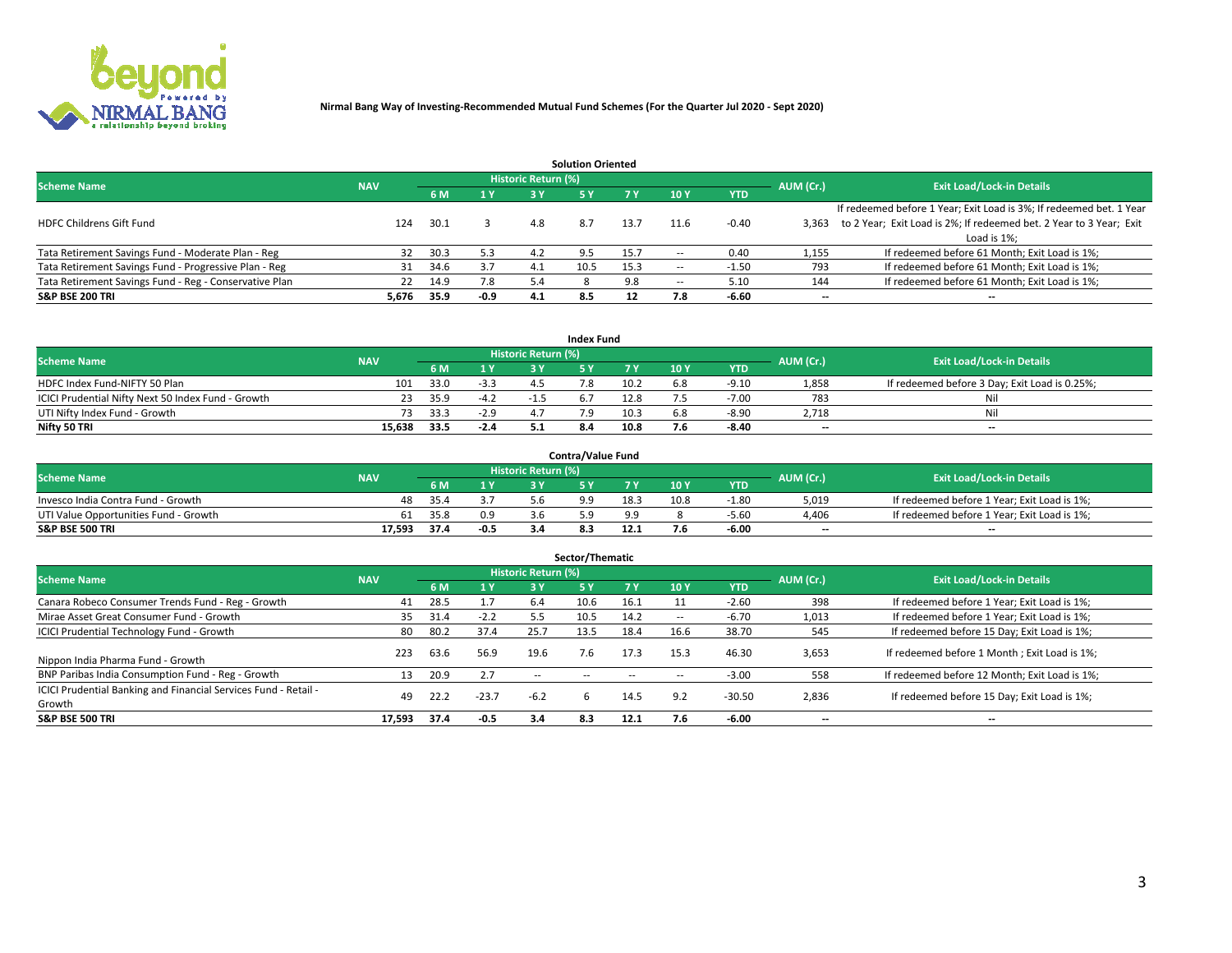

| <b>Dynamic Asset Allocation Funds</b>                   |            |      |     |                            |     |        |      |            |           |                                                 |  |  |  |  |
|---------------------------------------------------------|------------|------|-----|----------------------------|-----|--------|------|------------|-----------|-------------------------------------------------|--|--|--|--|
| <b>Scheme Name</b>                                      | <b>NAV</b> |      |     | <b>Historic Return (%)</b> |     |        |      |            | AUM (Cr.) | <b>Exit Load/Lock-in Details</b>                |  |  |  |  |
|                                                         |            | 6 M  | 1 Y | ا ?                        |     |        | 10Y  | <b>YTD</b> |           |                                                 |  |  |  |  |
| ICICI Prudential Balanced Advantage Fund - Reg - Growth |            | 25.5 |     | 5.4                        | 7.8 | 11.5   | 10.4 | $-2.00$    | 26,638    | If redeemed before 1 Year; Exit Load is 1%;     |  |  |  |  |
| Invesco India Dynamic Equity Fund - Growth              | 30         | 21.6 | 0.8 |                            | 6.2 | 10.8   | 8.1  | $-2.10$    | 744       | If redeemed before 3 Month; Exit Load is 0.25%; |  |  |  |  |
| Nippon India Balanced Advantage Fund - Growth           | 92         | 19.4 |     | 3.8                        |     | 11.6   |      | $-2.30$    | 2,905     | If redeemed before 12 Month; Exit Load is 1%;   |  |  |  |  |
| SBI Dynamic Asset Allocation Fund - Reg - Growth        |            | 18.1 |     |                            | 6.2 | $\sim$ | -    | -5.40      | 594       | If redeemed before 12 Month; Exit Load is 1%;   |  |  |  |  |
| NIFTY 50 Hybrid Composite Debt 65:35 Index              | 10,459     | 25.1 |     |                            | 9.1 | 10.8   | 8.3  | $-1.00$    | $- -$     | $- -$                                           |  |  |  |  |

| <b>Hybrid Aggressive</b>                        |                                                                             |      |            |     |  |            |            |            |        |                                               |  |  |  |  |  |
|-------------------------------------------------|-----------------------------------------------------------------------------|------|------------|-----|--|------------|------------|------------|--------|-----------------------------------------------|--|--|--|--|--|
|                                                 | <b>Historic Return (%)</b><br>AUM (Cr.)<br><b>Scheme Name</b><br><b>NAV</b> |      |            |     |  |            |            |            |        |                                               |  |  |  |  |  |
|                                                 |                                                                             |      | <b>ALV</b> | R V |  |            | <b>10Y</b> | <b>YTD</b> |        | <b>Exit Load/Lock-in Details</b>              |  |  |  |  |  |
| Canara Robeco Equity Hybrid Fund - Growth       | 171                                                                         | 23.2 | 6.9        |     |  | 14.2       | 10.3       | 1.70       | 3,351  | If redeemed before 1 Year; Exit Load is 1%;   |  |  |  |  |  |
| SBI Equity Hybrid Fund - Growth                 | 137                                                                         | 19.3 | $-1.2$     |     |  | 13.7       |            | $-5.90$    | 31,993 | If redeemed before 12 Month; Exit Load is 1%; |  |  |  |  |  |
| Mirae Asset Hybrid - Equity Fund - Reg - Growth |                                                                             | 26.4 | 2.1        |     |  | $\sim$ $-$ | $\sim$     | $-4.00$    | 3,749  | If redeemed before 1 Year; Exit Load is 1%;   |  |  |  |  |  |
| ICICI Prudential Equity & Debt Fund - Growth    | 125                                                                         | 22.4 | $-4.4$     |     |  | 12.2       | 10.4       | $-10.90$   | 17,535 | If redeemed before 1 Year; Exit Load is 1%;   |  |  |  |  |  |
| NIFTY 50 Hybrid Composite Debt 65:35 Index      | 10.459                                                                      | 25.1 |            |     |  | 10.8       | 8.3        | $-1.00$    | --     | $- -$                                         |  |  |  |  |  |

| <b>Arbitrage Fund</b>                      |            |    |     |     |                            |  |       |        |            |           |                                                 |  |  |  |
|--------------------------------------------|------------|----|-----|-----|----------------------------|--|-------|--------|------------|-----------|-------------------------------------------------|--|--|--|
| <b>Scheme Name</b>                         | <b>NAV</b> |    |     |     | <b>Historic Return (%)</b> |  |       |        |            | AUM (Cr.) | <b>Exit Load/Lock-in Details</b>                |  |  |  |
|                                            |            |    | 1 M | 3 M |                            |  |       |        | <b>YTD</b> |           |                                                 |  |  |  |
| IDFC Arbitrage Fund - Reg - Growth         |            |    | 45  | 2.9 | 4.4                        |  |       |        | 4.00       | 7,341     | If redeemed before 1 Month; Exit Load is 0.25%; |  |  |  |
| Kotak Equity Arbitrage Fund - Reg - Growth |            | 29 |     |     |                            |  |       |        | 4.7C       | 15,000    | If redeemed before 30 Day; Exit Load is 0.25%;  |  |  |  |
| Tata Arbitrage Fund - Reg - Growth         |            |    |     | 3.6 |                            |  | $- -$ | $\sim$ | 5.40       | 2,050     | If redeemed before 30 Day; Exit Load is 0.25%;  |  |  |  |
| Nippon India Arbitrage Fund - Growth       |            |    | 5.0 |     |                            |  |       |        | 4.70       | 7,384     | If redeemed before 1 Month; Exit Load is 0.25%; |  |  |  |

| Overnight Fund                                      |            |     |     |                     |     |     |            |                 |           |                                  |  |  |  |
|-----------------------------------------------------|------------|-----|-----|---------------------|-----|-----|------------|-----------------|-----------|----------------------------------|--|--|--|
| <b>Scheme Name</b>                                  | <b>NAV</b> |     |     | Historic Return (%) |     |     | <b>YTM</b> | Avg             | AUM (Cr.) | <b>Exit Load/Lock-in Details</b> |  |  |  |
|                                                     |            | 1W  | 2 W | 1 M                 | 3 M | 1Y  |            | <b>Maturity</b> |           |                                  |  |  |  |
| Aditya Birla Sun Life Overnight Fund - Reg - Growth | 1,093      |     |     | 2.9                 | 2.9 |     | 3.05       | 0.00            | 7,592     | Nil                              |  |  |  |
| HDFC Overnight Fund - Growth                        | 2,996      |     |     | 2.9                 | 2.9 |     | 3.02       | 0.00            | 11,845    | Nil                              |  |  |  |
| ICICI Prudential Overnight Fund - Reg - Growth      | 109        |     |     | 2.9                 | 2.9 |     | 3.05       |                 | 8,246     | Nil                              |  |  |  |
| Nippon India Overnight Fund - Reg - Growth          | 109        | 3.0 |     |                     |     |     | 3.03       | 0.00            | 3,980     | Nil                              |  |  |  |
| Kotak Overnight Fund - Reg - Growth                 | 1.080      |     |     |                     | 2.9 | 3.8 | 3.03       |                 | 5,169     | Nil                              |  |  |  |
| <b>CRISIL Liquid Fund Index</b>                     | $- -$      | 3.7 | 3.8 | 3.8                 | 3.9 | 5.2 | --         | --              | $- -$     | --                               |  |  |  |

#### **Overnight Fund**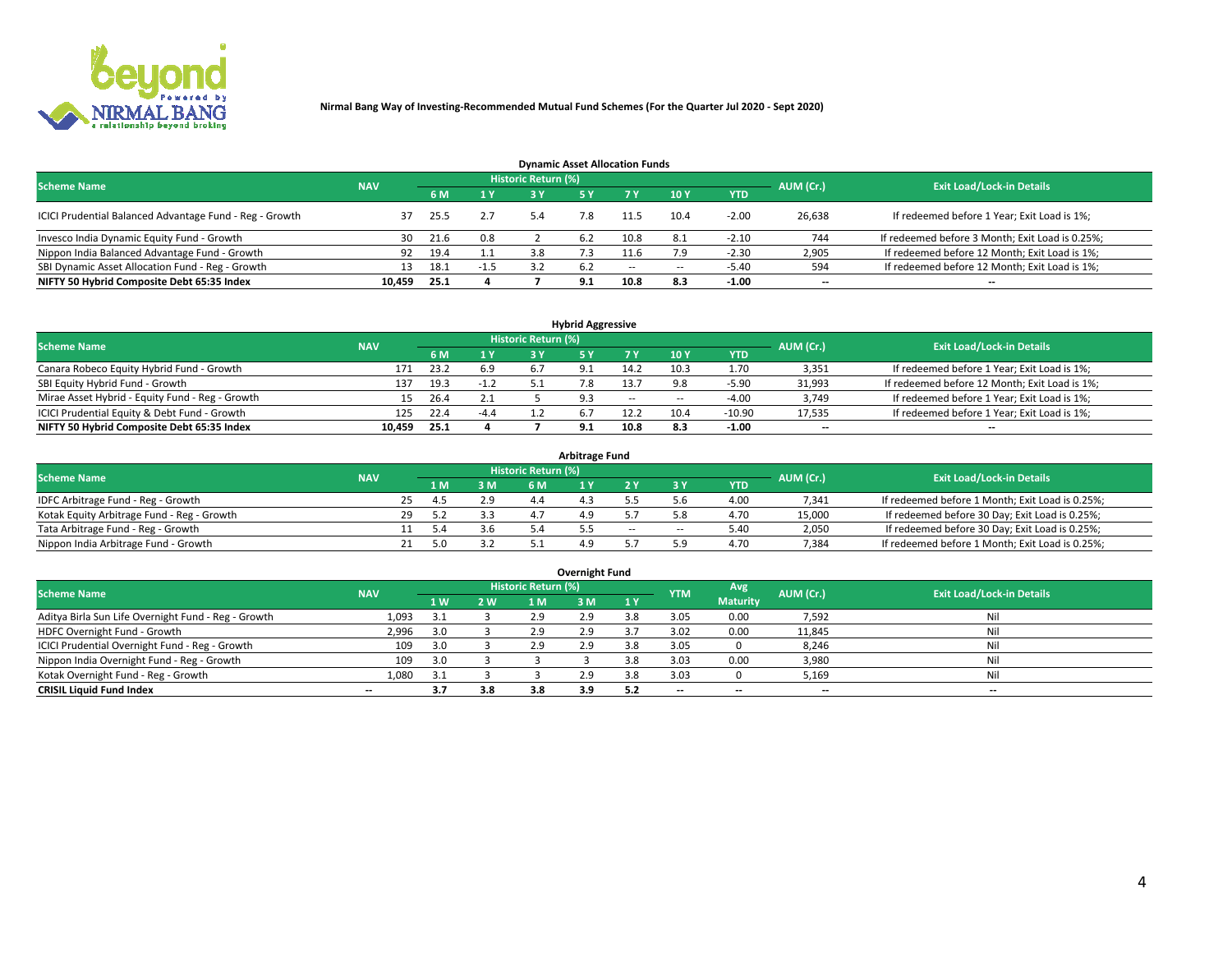

| <b>Liquid Funds</b>                              |            |     |     |                     |     |     |            |                 |           |                                  |  |  |  |  |
|--------------------------------------------------|------------|-----|-----|---------------------|-----|-----|------------|-----------------|-----------|----------------------------------|--|--|--|--|
| <b>Scheme Name</b>                               | <b>NAV</b> |     |     | Historic Return (%) |     |     | <b>YTM</b> | Avg             | AUM (Cr.) | <b>Exit Load/Lock-in Details</b> |  |  |  |  |
|                                                  |            | 4W  | 2 W | 1 M                 | M   | 1Y  |            | <b>Maturity</b> |           |                                  |  |  |  |  |
| Aditya Birla Sun Life Liquid Fund - Reg - Growth | 324        |     | 3.2 |                     |     |     |            | 0.12            | 39,810    | *Ref Footnote                    |  |  |  |  |
| ICICI Prudential Liquid Fund - Reg - Growth      | 298        | 3.1 | 3.1 |                     |     | 4.9 | 3.36       | 0.11            | 54,052    | *Ref Footnote                    |  |  |  |  |
| Kotak Liquid Fund - Reg - Growth                 | 4,076      | 3.1 | 3.1 |                     |     |     | 3.32       | 0.10            | 31,752    | *Ref Footnote                    |  |  |  |  |
| Nippon India Liquid Fund - Growth                | 4,919      | 3.1 | 3.2 |                     |     | 4.9 | 3.31       | 0.12            | 26,900    | *Ref Footnote                    |  |  |  |  |
| Mahindra Manulife Liquid Fund - Reg - Growth     | 1,308      | 3.1 | 3.2 |                     |     | 4.9 |            | 0.09            | 2,138     | *Ref Footnote                    |  |  |  |  |
| <b>CRISIL Liquid Fund Index</b>                  | $- -$      | 3.7 | 3.8 | 3.8                 | 3.9 |     | --         | $- -$           | --        | $\overline{\phantom{a}}$         |  |  |  |  |

| <b>Ultra Short Fund</b>                      |            |     |     |                            |  |        |            |                 |                          |                                  |  |  |  |  |
|----------------------------------------------|------------|-----|-----|----------------------------|--|--------|------------|-----------------|--------------------------|----------------------------------|--|--|--|--|
| <b>Scheme Name</b>                           | <b>NAV</b> |     |     | <b>Historic Return (%)</b> |  |        | <b>YTM</b> | Avg             | AUM (Cr.)                | <b>Exit Load/Lock-in Details</b> |  |  |  |  |
|                                              |            | 1 M | 3 M | 6 M                        |  | 3 Y    |            | <b>Maturity</b> |                          |                                  |  |  |  |  |
| HDFC Ultra Short Term Fund - Reg - Growth    |            |     |     | $^{\circ}$                 |  | $\sim$ |            | 0.51            | 11,891                   | Nil                              |  |  |  |  |
| L&T Ultra Short Term Fund - Growth           | 34         | 3.0 |     | 8.6                        |  |        | 3.55       | 0.37            | 2.045                    | Nil                              |  |  |  |  |
| <b>NIFTY Ultra Short Duration Debt Index</b> | 4,176      | 3.6 | 4.2 |                            |  |        | $- -$      | $- -$           | $\overline{\phantom{a}}$ | $- -$                            |  |  |  |  |

| <b>Monev Market Fund</b>                                |                          |     |     |                     |  |           |            |                 |           |                                  |  |  |  |  |
|---------------------------------------------------------|--------------------------|-----|-----|---------------------|--|-----------|------------|-----------------|-----------|----------------------------------|--|--|--|--|
| <b>Scheme Name</b>                                      | <b>NAV</b>               |     |     | Historic Return (%) |  |           | <b>YTM</b> | Avg.            | AUM (Cr.) | <b>Exit Load/Lock-in Details</b> |  |  |  |  |
|                                                         |                          | 1 M | 3 M | 6 M                 |  | <b>3Y</b> |            | <b>Maturity</b> |           |                                  |  |  |  |  |
| Aditya Birla Sun Life Money Manager Fund - Reg - Growth | 279                      | 3.9 |     | 10.8                |  |           | 3.98       | 0.45            | 9,969     | Nil                              |  |  |  |  |
| HDFC Money Market Fund - Growth                         | 4.332                    | 3.7 | 4.9 |                     |  |           | 3.88       | 0.43            | 10,759    | Nil                              |  |  |  |  |
| Tata Money Market Fund - Reg - Growth                   | 3,564                    | 4.2 | 4.9 | 10.4                |  | 4.9       | 4.08       | 0.46            | 564       | Nil                              |  |  |  |  |
| <b>CRISIL Liquid Fund Index</b>                         | $\overline{\phantom{a}}$ | 3.8 | 3.9 |                     |  | $-$       | $-$        | $- -$           | $- -$     | $\overline{\phantom{a}}$         |  |  |  |  |

|                                       | <b>Short Term Fund</b> |    |             |     |                            |              |     |            |                 |           |                                  |  |  |  |  |
|---------------------------------------|------------------------|----|-------------|-----|----------------------------|--------------|-----|------------|-----------------|-----------|----------------------------------|--|--|--|--|
| <b>Scheme Name</b>                    | <b>NAV</b>             |    |             |     | <b>Historic Return (%)</b> |              |     | <b>YTM</b> | Avg             | AUM (Cr.) | <b>Exit Load/Lock-in Details</b> |  |  |  |  |
|                                       |                        |    | 1 M         | 3 M | 6 M                        | $\mathbf{M}$ | 3 Y |            | <b>Maturity</b> |           |                                  |  |  |  |  |
| HDFC Short Term Debt Fund - Growth    |                        | 24 |             | 8.8 | 16.8                       | 10.9         | 8.6 | 6.26       | 3.75            | 13,154    | Nil                              |  |  |  |  |
| Nippon India Short Term Fund - Growth |                        | 40 | $n_{\cdot}$ |     |                            |              |     | .63        | 2.67            | 7.619     | Nil                              |  |  |  |  |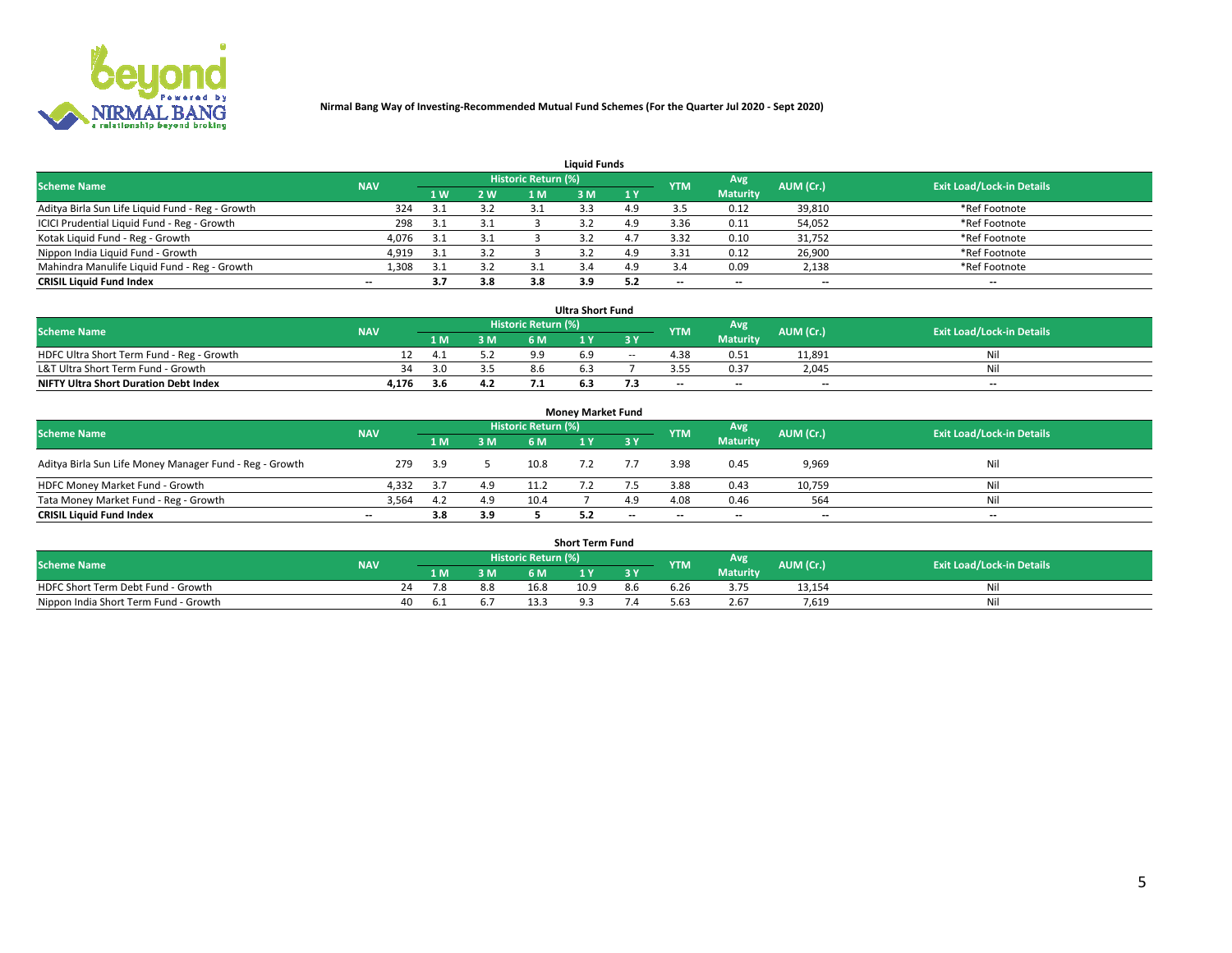

| <b>Low Duration Fund</b>                  |            |      |     |                            |     |     |            |                 |           |                                  |  |  |  |  |
|-------------------------------------------|------------|------|-----|----------------------------|-----|-----|------------|-----------------|-----------|----------------------------------|--|--|--|--|
| <b>Scheme Name</b>                        | <b>NAV</b> |      |     | <b>Historic Return (%)</b> |     |     | <b>YTM</b> | <b>Avg</b>      | AUM (Cr.) | <b>Exit Load/Lock-in Details</b> |  |  |  |  |
|                                           |            | 1 M  | 3 M |                            |     | 3 Y |            | <b>Maturity</b> |           |                                  |  |  |  |  |
| Axis Treasury Advantage Fund - Growth     | 2.348      | 4.4  | 57  |                            |     |     | 4.16       | 0.83            | 7,439     | Nil                              |  |  |  |  |
| Canara Robeco Savings Fund - Reg - Growth |            | - 35 | 4.2 | 10.4                       | 6.9 |     | 4.04       | 0.99            | 1,228     | Nil                              |  |  |  |  |
| IDFC Low Duration Fund - Reg - Growth     | 30         | 3.8  |     | 10.6                       |     |     | 3.92       | 0.83            | 6,140     | Nil                              |  |  |  |  |

| <b>Banking &amp; PSU Bond Funds</b>                 |            |    |     |     |                            |      |     |            |                 |           |                                  |  |  |  |
|-----------------------------------------------------|------------|----|-----|-----|----------------------------|------|-----|------------|-----------------|-----------|----------------------------------|--|--|--|
| <b>Scheme Name</b>                                  | <b>NAV</b> |    |     |     | <b>Historic Return (%)</b> |      |     | <b>YTM</b> | Avg             | AUM (Cr.) | <b>Exit Load/Lock-in Details</b> |  |  |  |
|                                                     |            |    |     | 3 M | 6 M                        |      |     |            | <b>Maturity</b> |           |                                  |  |  |  |
| HDFC Banking and PSU Debt Fund - Reg - Growth       |            |    | 6.7 | 7.8 | 16.7                       | 10.4 | 8.2 | 6.09       | 3.62            | 8,173     | Ni                               |  |  |  |
| Kotak Banking and PSU Debt Fund - Reg - Growth      |            | 49 |     | 6.6 | 15.9                       | 10.5 | 8.6 | 5.84       | 4.00            | 9,132     | Nil                              |  |  |  |
| Nippon India Banking & PSU Debt Fund - Reg - Growth |            | 16 |     |     | 18.7                       | 10.8 |     |            | 3.69            | 5.410     | Ni                               |  |  |  |

| <b>Corporate Bond Funds</b>                         |            |      |     |                            |      |  |            |                 |           |                                                |  |  |  |  |
|-----------------------------------------------------|------------|------|-----|----------------------------|------|--|------------|-----------------|-----------|------------------------------------------------|--|--|--|--|
| <b>Scheme Name</b>                                  | <b>NAV</b> |      |     | <b>Historic Return (%)</b> |      |  | <b>YTM</b> | Avg             | AUM (Cr.) | <b>Exit Load/Lock-in Details</b>               |  |  |  |  |
|                                                     |            |      | 3 M | 6 M                        |      |  |            | <b>Maturity</b> |           |                                                |  |  |  |  |
| ICICI Prudential Corporate Bond Fund - Reg - Growth |            | 6.8  | 6.8 | 15.6                       | 10.4 |  | 5.41       | 4.03            | 16.162    | Nil                                            |  |  |  |  |
| L&T Triple Ace Bond Fund - Reg - Growth             | 56         | 10.3 |     | 19.1                       |      |  |            | 7.88            | 4,615     | If redeemed before 3 Month; Exit Load is 0.5%; |  |  |  |  |
| Kotak Corporate Bond Fund - Std - Growth            | 2.828      |      |     | 144                        |      |  |            | 2.25            | 6,586     | Nil                                            |  |  |  |  |

| <b>Credit Risk Fund</b>                    |            |    |      |      |                            |      |     |            |                 |           |                                                                       |  |  |  |
|--------------------------------------------|------------|----|------|------|----------------------------|------|-----|------------|-----------------|-----------|-----------------------------------------------------------------------|--|--|--|
| <b>Scheme Name</b>                         | <b>NAV</b> |    |      |      | <b>Historic Return (%)</b> |      |     | <b>YTM</b> | <b>Avg</b>      | AUM (Cr.) | <b>Exit Load/Lock-in Details</b>                                      |  |  |  |
|                                            |            |    | 1 M  | 3 M  | 6 M                        |      | 3 Y |            | <b>Maturity</b> |           |                                                                       |  |  |  |
| ICICI Prudential Credit Risk Fund - Growth |            | 23 | 12.7 | 12.3 | 12.9                       | 10.1 |     |            | 2.97            | 6,503     | If redeemed before 1 Year; Exit Load is 1%;                           |  |  |  |
| HDFC Credit Risk Debt Fund - Reg - Growth  |            |    | 10.8 | 12.2 | 12.7                       |      |     | 9.79       | 2.85            | 6,181     | If redeemed before 12 Month; Exit Load is 1%; If redeemed bet. 12     |  |  |  |
|                                            |            |    |      |      |                            |      |     |            |                 |           | Month to 18 Month; Exit Load is 0.5%;                                 |  |  |  |
|                                            |            |    |      |      |                            |      |     |            |                 |           | If redeemed before 12 Month; Exit Load is 3%; If redeemed bet. 12     |  |  |  |
| SBI Credit Risk Fund - Growth              |            |    |      |      | 12.9                       | 8.5  |     | 8.09       | 2.72            |           | 3,765 Month to 24 Month; Exit Load is 1.5%; If redeemed bet. 24 Month |  |  |  |
|                                            |            |    |      |      |                            |      |     |            |                 |           | to 36 Month; Exit Load is 0.75%;                                      |  |  |  |

| <b>Floater Fund</b>                      |            |    |     |     |                     |      |   |               |                 |           |                                  |  |
|------------------------------------------|------------|----|-----|-----|---------------------|------|---|---------------|-----------------|-----------|----------------------------------|--|
| <b>Scheme Name</b>                       | <b>NAV</b> |    |     |     | Historic Return (%) |      |   | <b>YTM</b>    | Avg             | AUM (Cr.) | <b>Exit Load/Lock-in Details</b> |  |
|                                          |            |    | 1 M | ЗM  | 5M                  | .    | . |               | <b>Maturity</b> |           |                                  |  |
| Nippon India Floating Rate Fund - Growth |            | ٦Δ |     | 0.9 |                     | 10.5 |   | $0.4^{\circ}$ | 2.82            | 12,158    | NL                               |  |